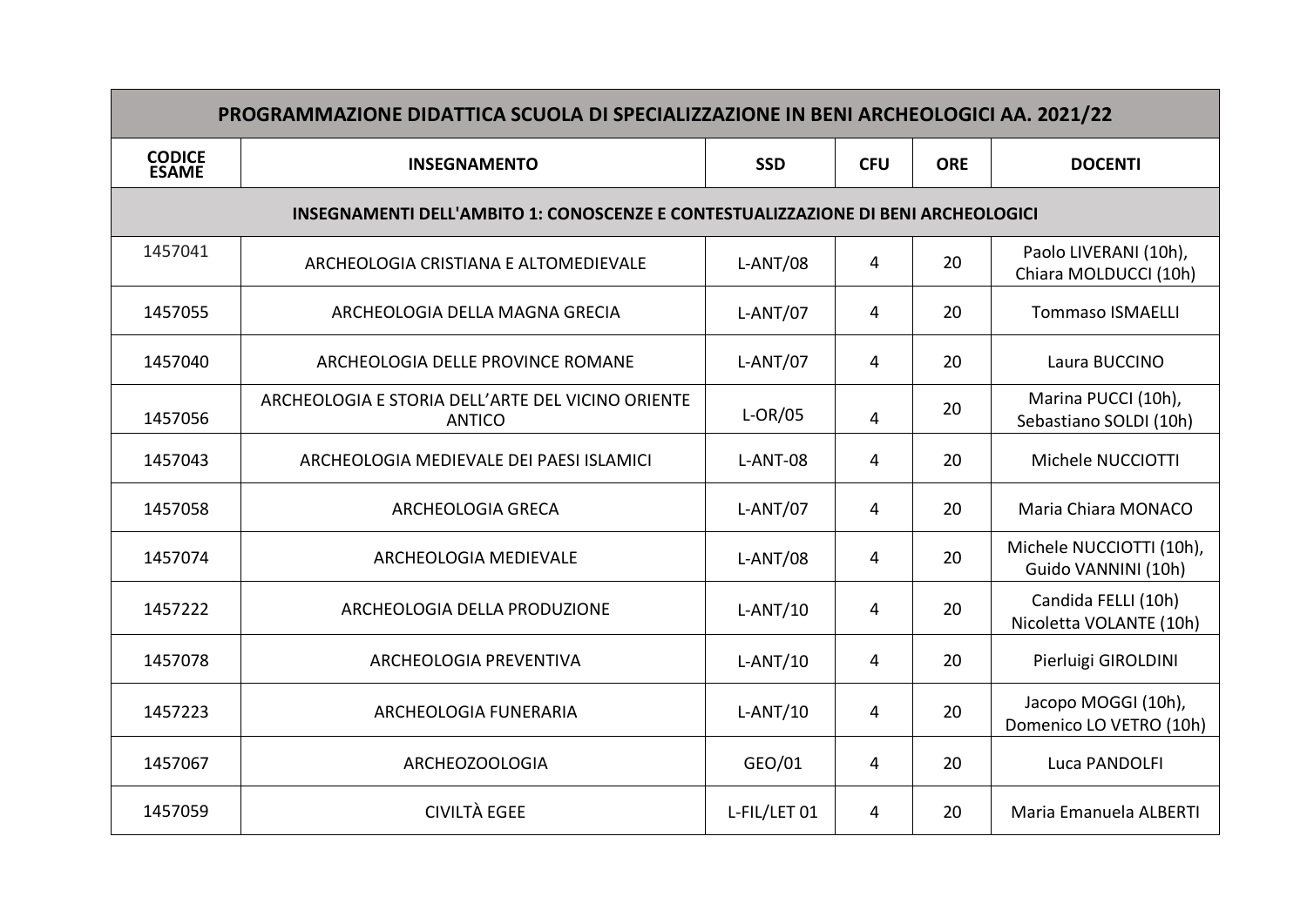| 1457060                                                                                                | <b>EGITTOLOGIA</b>                                            | $L-OR/02$      | $\overline{4}$ | 20 | Ilaria CARIDDI                          |  |
|--------------------------------------------------------------------------------------------------------|---------------------------------------------------------------|----------------|----------------|----|-----------------------------------------|--|
| 1457224                                                                                                | EPIGRAFIA GRECA                                               | $L-ANT/02$     | 4              | 20 | <b>Adalberto MAGNELLI</b>               |  |
| 1457025                                                                                                | <b>GEOLOGIA E PALEONTOLOGIA DEL QUATERNARIO</b>               | GEO/01         | $\overline{4}$ | 20 | Paul MAZZA                              |  |
| 1457226                                                                                                | NUMISMATICA ANTICA                                            | $L-ANT/04$     | $\overline{4}$ | 20 | <b>Fiorenzo CATALLI</b>                 |  |
| 1457227                                                                                                | NUMISMATICA POSTCLASSICA                                      | $L-ANT/04$     | $\overline{4}$ | 20 | Angelica DEGASPERI                      |  |
| INSEGNAMENTI DELL'AMBITO 2: MUSEOGRAFIA E TUTELA E VALORIZZAZIONE DEI BENI ARCHEOLOGICI DEL TERRITORIO |                                                               |                |                |    |                                         |  |
| 1457228                                                                                                | TELERILEVAMENTO PER L'ARCHEOLOGIA                             | ICAR/06        | 3              | 15 | <b>Francesco MUGNAI</b>                 |  |
| 1457229                                                                                                | <b>GEOMATICA PER L'ARCHEOLOGIA</b>                            | ICAR/06        | $\overline{2}$ | 10 | Grazia TUCCI                            |  |
| INSEGNAMENTI DELL'AMBITO 3: DIAGNOSTICA, CONSERVAZIONE E RESTAURO DEI BENI CULTURALI                   |                                                               |                |                |    |                                         |  |
| 1457068                                                                                                | CHIMICA DELL'AMBIENTE E DEI BENI CULTURALI                    | CHIM/12        | 3              | 15 | Luigi DEI (5h),<br>Marilena RICCI (10h) |  |
| 1457069                                                                                                | <b>DIAGNOSTICA</b>                                            | <b>CHIM/12</b> | $\overline{2}$ | 10 | Pasquino PALLECCHI                      |  |
| INSEGNAMENTI DELL'AMBITO 4: ECONOMIA, GESTIONE E COMUNICAZIONE                                         |                                                               |                |                |    |                                         |  |
| 1457038                                                                                                | PROGETTAZIONE E COMUNICAZIONE DEI BENI<br><b>ARCHEOLOGICI</b> | SPS/08         | 5              | 25 | Marianna DE FALCO                       |  |
| <b>LABORATORI</b>                                                                                      |                                                               |                |                |    |                                         |  |
| 1457072                                                                                                | LABORATORIO DI DIDATTICA E COMUNICAZIONE DEI BBCC             | $L-ANT/10$     | $\mathbf{1}$   | 15 | Cristiana BARANDONI                     |  |